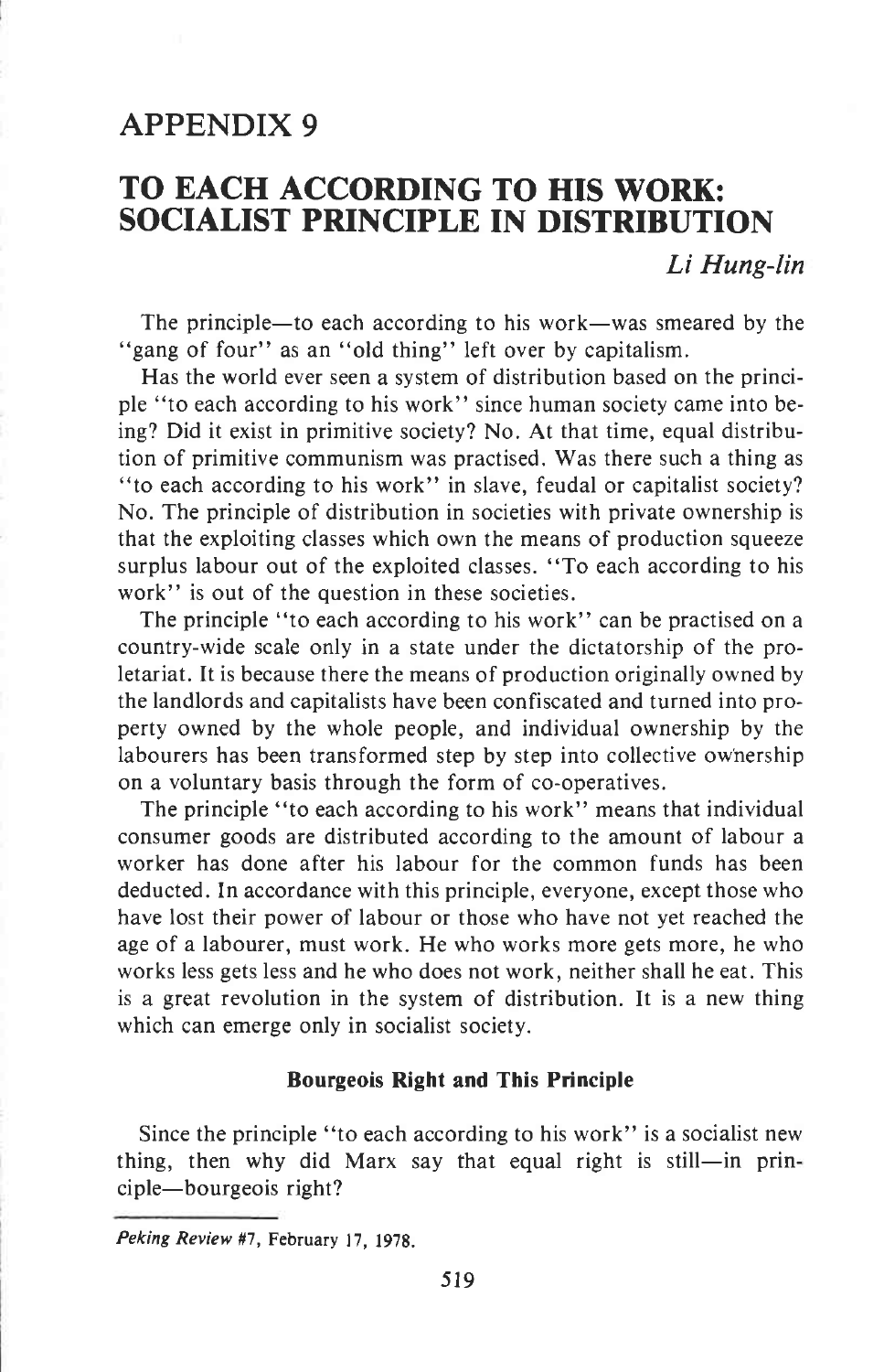Dealing with the distribution system in socialist society in his Critique of the Gotha Programme, Marx wrote: "As far as the distribution of the latter [means of consumption] among the individual producers is concerned, the same principle prevails as in the exchange of commodity-equivalents: a given amount of labour in one form is exchanged for an equal amount of labour in another form." "Hence, equal right here is still-in principle-bourgeois right." Obviously the phrase "bourgeois right" Marx referred to here concerns only the exchange of equal amounts of labour. In capitalist society, everything is a commodity, the exchange of which is worked out according to the principle of exchange of equal amounts of labour. In socialist society, individual consumer goods are also distributed on this basis. It is only because of this that Marx said that this principle is still—in principle-bourgeois right.

Equal right arising from the principle "to each according to his work" is a right of inequality among different labourers, because the productive capacity of each worker is different and their family burden cannot be the same. As a result, their living standards also vary. This of course is a defect. But this is considered a defect only when it is compared with the principle which will be practised in future communist society-to each according to his needs. If compared with the situation in capitalist society, "to each according to his work" is an extremely equal and highly reasonable principle.

Historical conditions should be considered when speaking of equality or inequality. There was equality in primitive society, yet it was replaced by the unequal slave system, because the latter is more progressive than the primitive communal system and can better promote the development of the productive forces. The same holds true when the feudal system superseded the slave system and also later on when the capitalist system superseded the feudal system. Compared with society with private ownership, the socialist system marks a great leap forward. Nonetheless, it cannot wipe out all inequality overnight. Distinctions between town and country, between industry and agriculture and between physical and mental labour will exist for quite a long time. These distinctions are nothing but forms of inequality. Equal right arising from the principle-to each according to his work-is a defect because the principle recognizes differences, i.e., actual inequality. But this defect is not caused by the principle itself.

#### The Principle Is Not the Economic Basis Engendering the Bourgeoisie

The theorists fostered by the "gang of four" said that after the completion of the socialist transformation of the ownership of the means of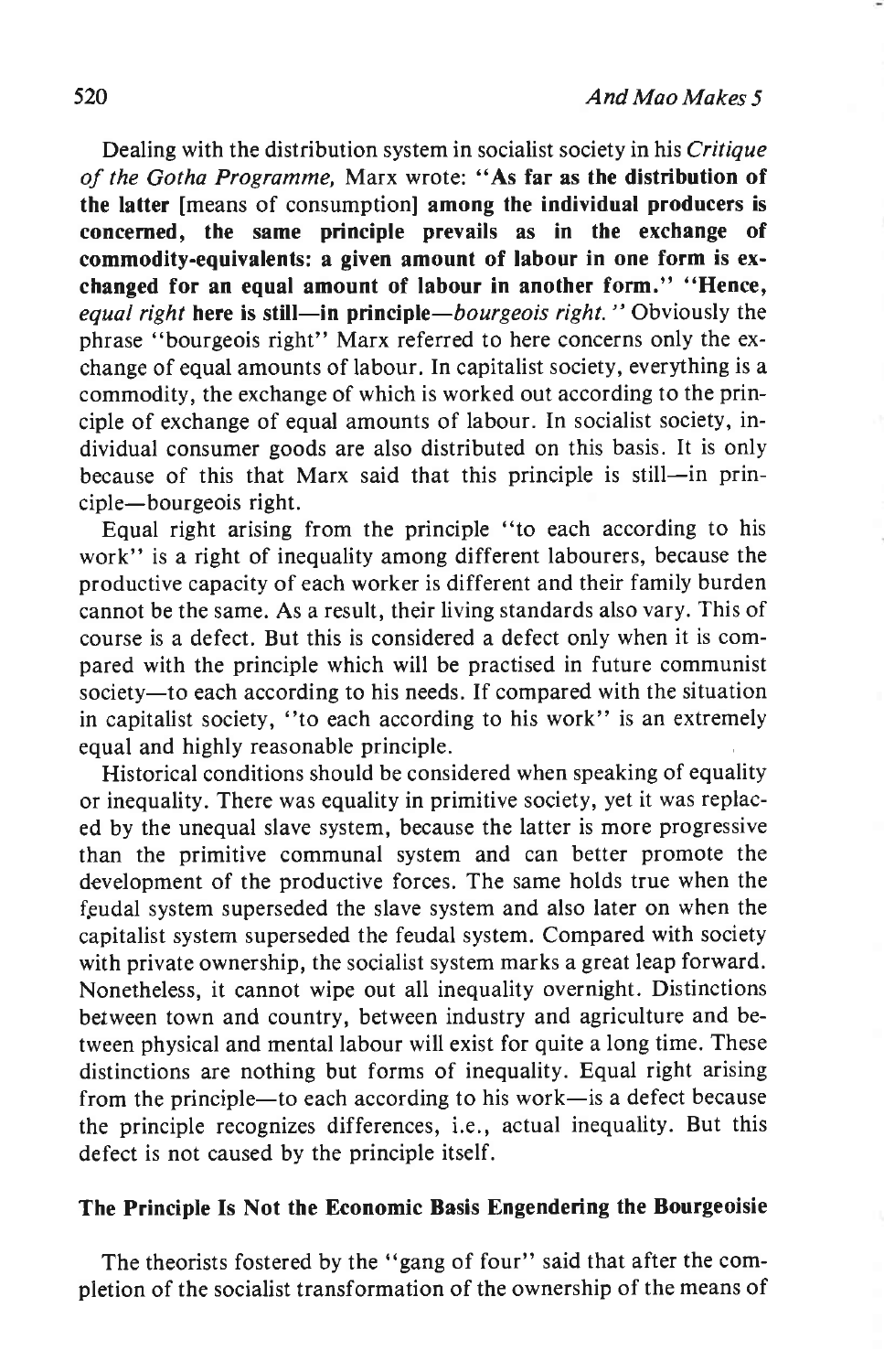production, bourgeois right (what they meant was the principle "to each according to his work") was the "soil" on which the bourgeoisie grew. That is to say, due to the practice of the principle "to each according to his work," those with higher incomes will constitute a new bourgeoisie.

This is a distortion of the socialist system.

The prerequisite for the enforcement of the principle "to each according to his work" is the public ownership of the means of production. Under this, the income of every labourer, no matter whether it is big or small, is created by his labour. No one is entitled to grab the fruits of other people's labour. How can a new bourgeoisie "emerge" from this kind of distribution!

True, a few newborn bourgeois elements will turn up in socialist society. But these persons do not set themselves up by the practice of this principle. They become upstarts through speculation, embezzlement, theft or appropriating collective or other people's property by the exercise of various illegal privileges. Wang Hung-wen, a member of the "gang of four," was a typical example. Could he support his utterly decadent life-style with the income he was entitled to? The "gang of four" and the old and new bourgeoisie they represented were opposed to the principle "to each according to his work" and undermined its application. They became members of an exploiting class through "unearned income."

According to another notion, a certain amount of savings from a person's wages may be used in speculation since commodities can still be bought and sold for money. This poses an opportunity for the birth of new bourgeois elements. This viewpoint actually means that the socialist distribution principle constitutes the economic basis for the emergence of a bourgeoisie. The argument is not valid. "To each according to his work" refers to the way a person gets paid for his work. The blame for his using his savings to engage in speculation cannot be laid on how he is paid.

Marxists hold that in socialist society there is the danger of capitalist restoration, but it is not inevitable. Socialism is the first phase of communism, not the higher stage of capitalism. The economic system of socialism, including the principle "to each according to his work," cannot in any way be the base giving rise to the bourgeoisie.

### This Principle Should Be Practised At Present

Chairman Mao said: "In the last analysis, the impact, good or bad, great or snnall, of the policy and the practice of any Chinese political